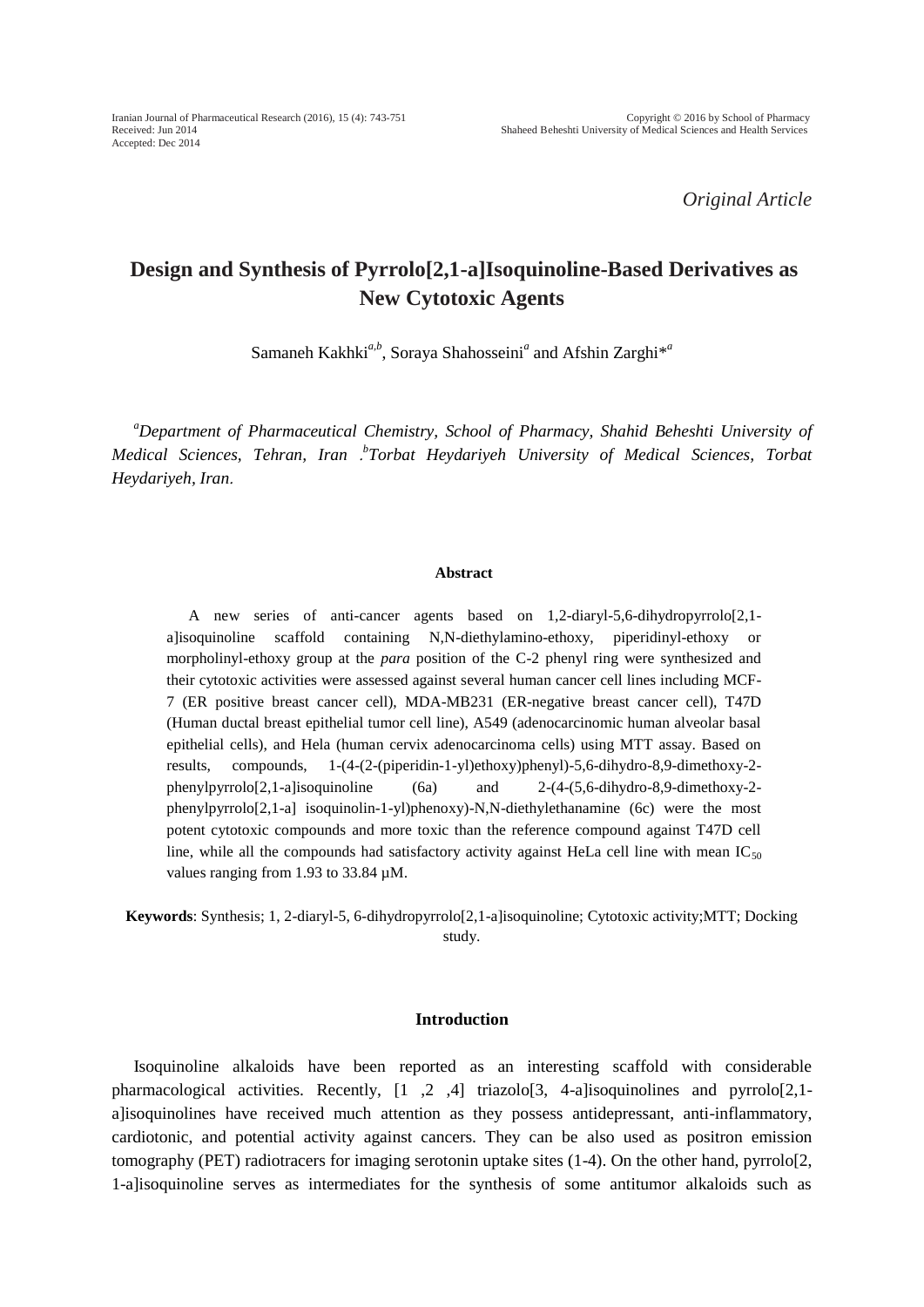lamellarins (1) and crysrine (2). These types of alkaloids have been reported to possess antileukemic, tubulin polymerization inhibitory, and antitumor activities. Moreover, related synthetic acetoxysubstituted 5, 6-dihydropyrrolo [2, 1-a]isoquinolines (3) exhibit strong binding affinities for the estrogen (ER) receptors of MCF-7 mammary tumor cell lines (5, 6). In addition, Lamellarin D (1) with isoquinoline scaffold has been reported as a potent Topoisomeras I inhibitor and has the ability to reverse multidrug resistance and induce apoptosis through mitochondria mediated pathway towards a large panel of cancer cell lines (7-10).

Recently, we reported several investigations describing the design, synthesis and molecular modeling studies for a group of 2-phenyl-5, 6-dihydropyrrolo [2,1-a] isoquinolines (4) lacking the basic side chain as anti-cancer agents (11).

Tamoxifen (TAM, 5) is well-known of a family of agents called selective estrogen receptor modulators (SERMs) which is widely used in the clinical management of primary and advanced breast cancer and as a preventive agent against recurrence after surgery since 30 years ago (12, 13). The chemotherapeutic effect of tamoxifen is through prevention of binding of endogenous estrogen to the estrogen receptors within breast cancer cells and slowing the estrogen induced growth. Tamoxifen and many other SERMs could also induce cell death through apoptosis process. Regarding the anticancer properties of pyrrolo[2,1-a]isoquinoline compounds (Figure 1.) and anti breast cancer effects of tamoxifen, the aim of this study was to design new 1, 2-diaryl-5,6-dihydropyrrolo[2,1a]isoquinoline derivatives possessing pharmacophoric basic side chain that might have expected anticancer activity. The cytotoxic activities of synthesized compounds were evaluated against several human cancer cell lines including MCF-7, MDA-MB231, T47D, A549 and Hela. For designing the new isoquinolines, the vicinal diaryl moiety and the basic side chain (N, Ndialkylaminoethoxyphenyl) was derived from the structure of tamoxifen while the total pyrrolo [2,1-a] isoquinolines resembles the other cytotoxic isoquinoline compounds shown in Figure 1.



**Figure 1.** Some representative examples of Pyrrolo[2,1-a]isoquinolineand our designed compounds.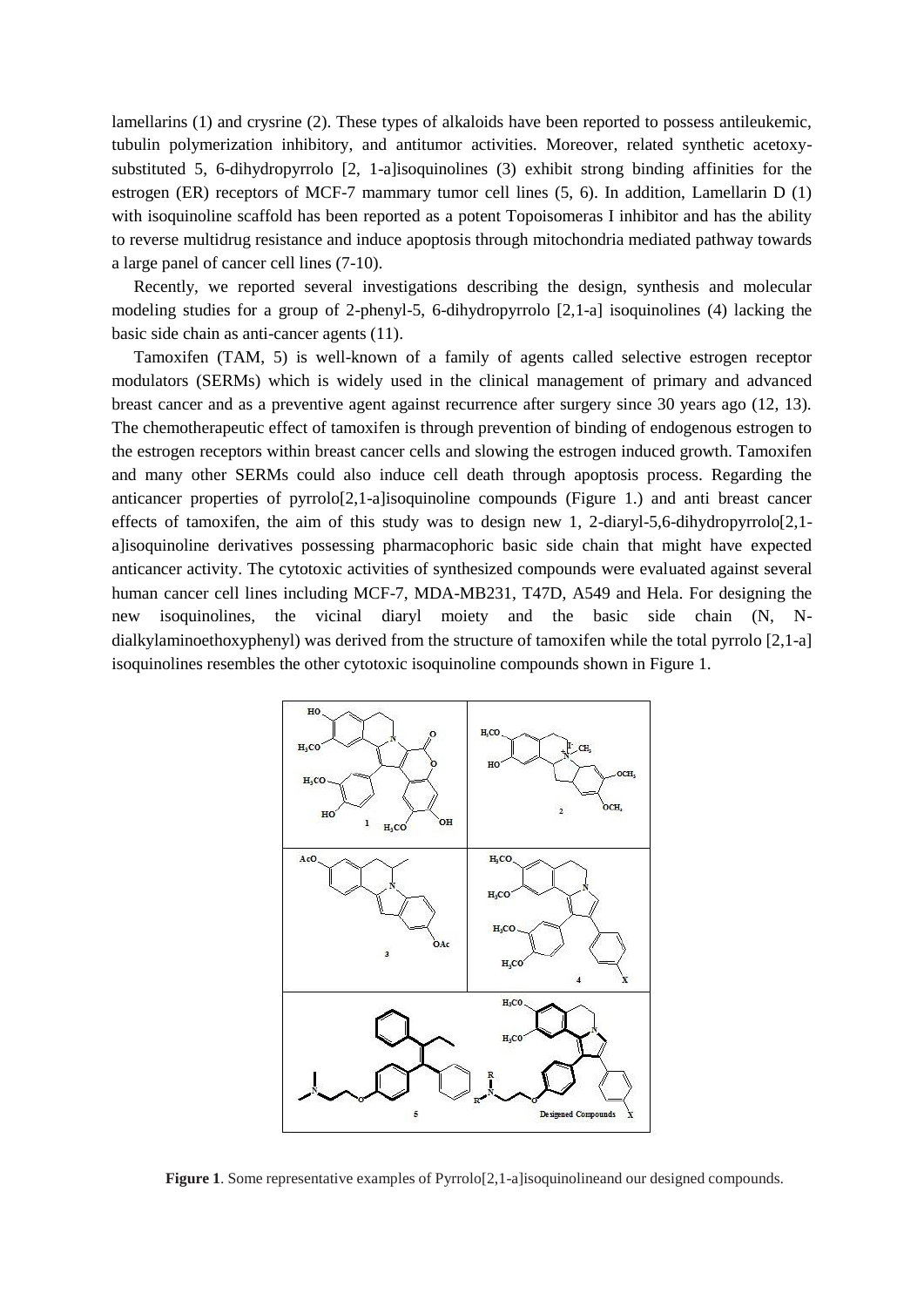#### **Experimental**

#### *General*

All chemicals and solvents used in this study were purchased from Merck AG and Aldrich except for tamoxifen obtained from (David Bull Labs, UK). Melting points were determined with a Thomas– Hoover capillary apparatus. Infrared spectra were acquired using a Perkin Elmer Model 1420 spectrometer. A Bruker FT-500 MHz instrument (Bruker Biosciences, USA) was used to acquire <sup>1</sup>H and  $^{13}$ C NMR spectra with TMS as internal standard. Chloroform-D and DMSO-D<sub>6</sub> were used as solvents. Coupling constant (J) values are estimated in hertz (Hz) and spin multiples are given as s (singlet), d (double), t (triplet), q (quartet), m (multiplet), and br (broad). Low-resolution mass spectra were acquired with a MAT CH5/DF (Finnigan) mass spectrometer that was coupled online to a Data General DS 50 data system. The mass spectral measurements were performed on a 6410 Agilent LCMS triple quadruple mass spectrometer (LCMS) with an electrospray ionization (ESI) interface. Microanalyses, determined for C and H, were within  $\pm$  0.4% of theoretical values.

#### *Chemistry*

### *General procedure for the preparation of compounds 6a-d*

The DHIQ (Dihydroisoquinoline) analogs (compounds 6a-d) were synthesized as depicted in scheme1.



#### **Scheme 1.** Reagents and conditions.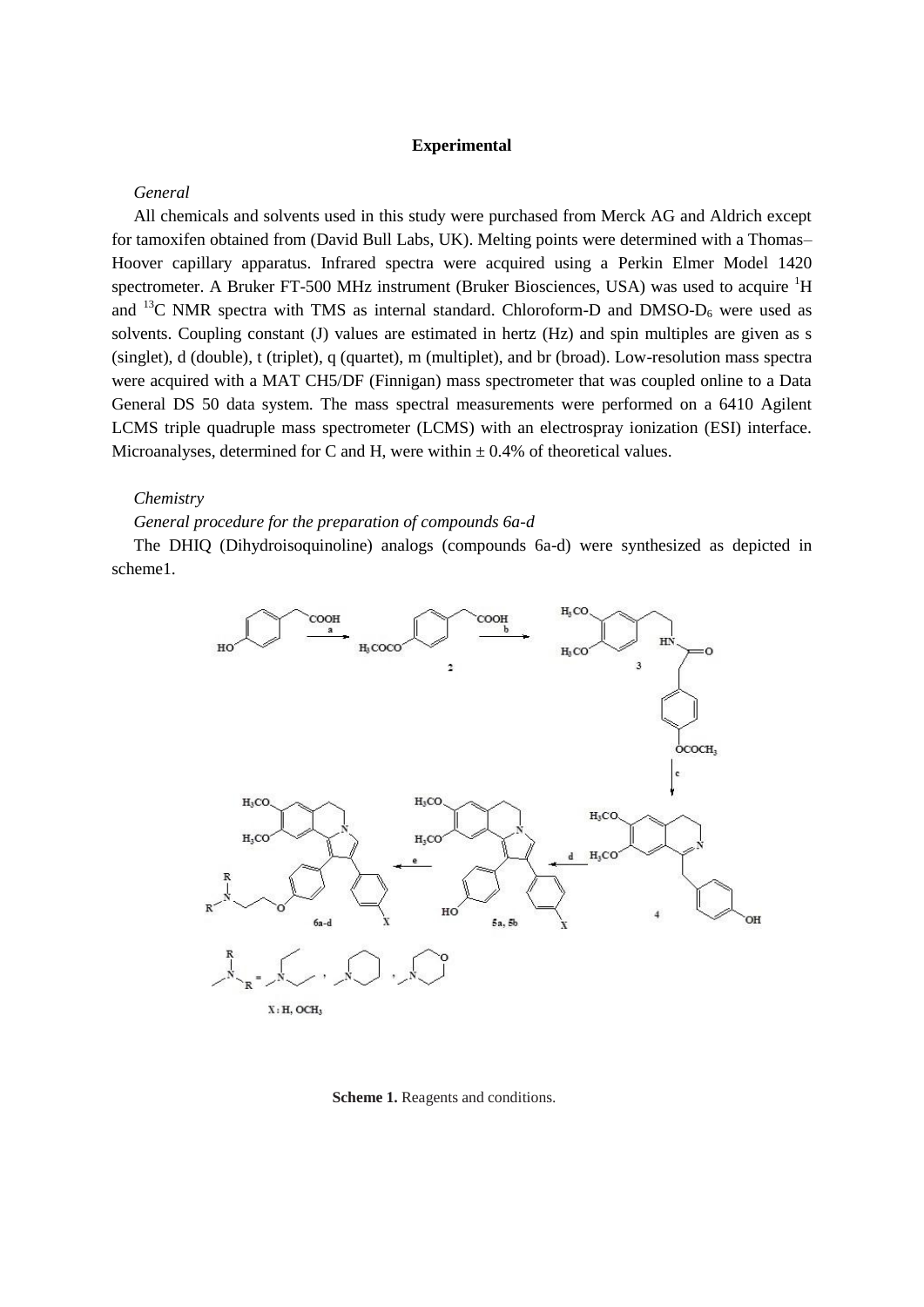The DHIQ derivatives were prepared starting by 2-(4-hydroxyphenyl)acetic acid which protected with acetic acid using concentrated sulfuric acid as catalyst to give ester 2 (yield: 48%) (14). Amidation of 2 by the treatment of acid chlorides with slight excess of 2-(3, 4-dimethoxyphenyl) ethyl amine afforded desired amide 3 (yield: 65%) (15). According to Bischler-Napieralski reaction, cyclization of amide afforded the 4-((3, 4-dihydro-6, 7-dimethoxyisoquinolin-1-yl)methyl)phenol 4 (yield: 40%) (16). The reaction should be performed by fresh POCl<sub>3</sub> and using the super dry and high boiling point solvents like toluene and xylene to obtain optimal yields for this series transformation. We also found that the presence of donating groups on β-arylethylamine is an essential need to accelerate the Bischler-Napieralski cyclization. The subsequent reaction of these dihydroisoquinolines with various phenacyl bromide derivatives in anhydrous acetonitrile gave the residue, which was subjected to a plate chromatography to obtain the purified compounds 5a, 5b (yield: 28%-30%). Reaction of 5 with appropriate reagents (N-(2-chloroethyl)-N, N-diethylammonium chloride, (N-(2 chloro ethyl)-piperidinium chloride) and (N-(2-chloro ethyl)-morpholinium chloride) in order to add the basic side chain gave the final products 6a-d (yield: 15-38%) (17). All compounds were pure and stable. The compounds were characterized by  ${}^{1}H$  and  ${}^{13}CNMR$  nuclear magnetic resonance, infrared, mass spectrometry, and CHN analysis.

#### *2-(4-acetoxyphenyl) acetic acid (2)*

The mixture of (4-hydroxyphenyl) acetic acid dissolved in acetic anhydride using sulfuric acid as catalyst was refluxed for 15 min at 100 °C. After cooling, the mixture was set aside, poured into 200 g crushed ice and the resultant compound (the acetyl conjugate of 1) was obtained as a precipitate, which was filtered, washed with water and drained well. The crude acetyl conjugate (2) was then recrystallized from alcohol to give white crystalline powder. Yield: 48%; White solid; mp: 100 °C; IR (KBr): v (cm<sup>-1</sup>) 3551-2296 (OH), 1743 (COCH<sub>3</sub>), 1704 (C=O); LC-MS (ESI)  $m/z = 195$  (M+1, 100%).

### *4-((3, 4-dimethoxyphenethylcarbamoyl) methyl) phenyl acetate (3)*

A mixture of SOCl<sub>2</sub> (0.43 mL, 6 mmol) and compound 2 (0.58 g, 3 mmol) was stirred at 110 °C for 2 h and then solvent evaporated to give the unstable chloride, which was used in the next reaction without purification. The fresh chloride dissolved in 20 mL dry  $CH_2Cl_2$  was added drop wise to a solution containing a mixture of  $2-(3,4$ -dimethoxyphenyl)ethanamine  $(0.54 \text{ mL}, 3 \text{ mmol})$  and triethylamine (5.0 mL, 35.8 mmol) in 30 mL dry  $CH_2Cl_2$  at ice bath. The resultant mixture was stirred at room temperature for 3 h. After evaporation of  $CH_2Cl_2$ , the residue was extracted with ethyl acetate  $(2\times30 \text{ mL})$ , dried with sodium sulfate and then evaporated; the crude product was crystallized from MeOH to afford colorless crystals (3). Yield: 65%; White solid; mp: 128  $^0C$ ; IR (KBr):  $v$  (cm<sup>-1</sup>) NH (3307), 1744 (COCH3), 1638 (C=O); LC-MS (ESI) *m/z* = 358 (M+1, 100%).

#### *4-((3, 4-dihydro-6, 7-dimethoxyisoquinolin-1-yl) methyl) phenol (4)*

According to Bischler–Napieralski reaction (9, 16), to a mixture of above intermediate 3 (1.03 g, 3 mmol) in dry toluene, fresh phosphorous oxychloride (2.8 mL, 30 mmol) was added and the reaction mixture was refluxed at 110 °C for 4 h. To the cold mixture was added cold petroleum ether (20 mL). The suspension was cooled into ice bath for another 2 h, the supernatant liquid was decanted and the remaining crude product was dissolved in acetone/water (10/20 mL) solution, neutralized with strong aqua ammonia to pH 9–10 to produce precipitate. The crude products were recrystallized from methanol several times to afford final products (4). Yield: 40%; Yellow solid; mp: 186 °C; IR (KBr): ν (cm-1 )3397-2444 (OH), 1643 (C=N); LC-MS (ESI) *m/z* = 298 (M+1, 100).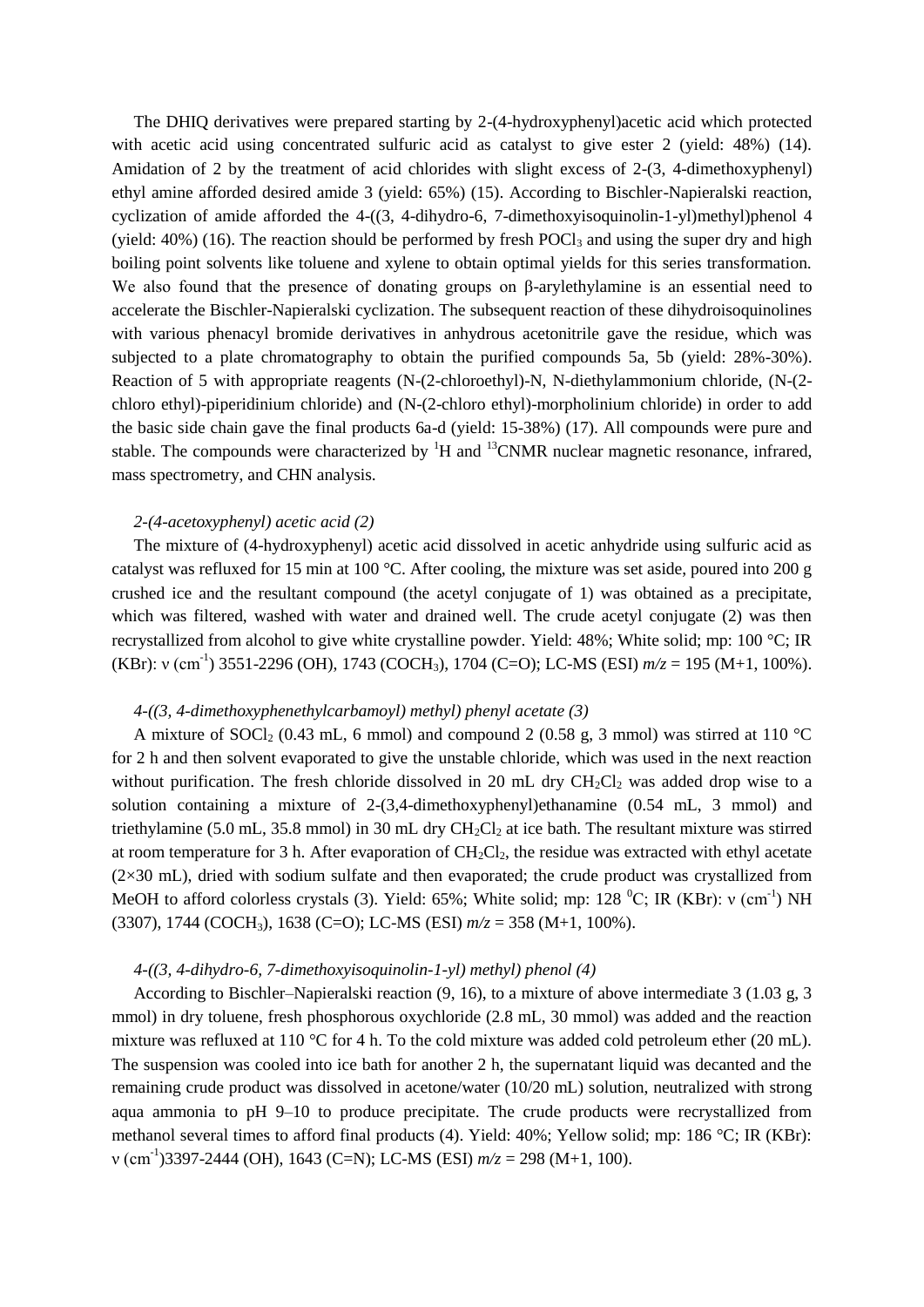#### *4-(5, 6-dihydro-8, 9-dimethoxy-2-phenylpyrrolo [2, 1-a] isoquinolin-1-yl) phenol (5a)*

The phenacyl bromide (5 g, 25 mmol) and NaHCO<sub>3</sub> (8 g, 100 mmol) was added to a solution of dihydroisoquinoline hydrochloride 4 (7 g, 25 mmol) in anhydrous acetonitrile (15 mL) at room temperature. The mixture was stirred under refluxing for 12 h. The solvent was removed in vacuum. The residue was dissolved in CHCl<sub>3</sub> (40 mL), washed with brine (20 mL) and dried over Na<sub>2</sub>SO<sub>4</sub>. The solvent was evaporated to obtain a residue, which was purified by plate chromatography to give pure green crystalline powders (5a). Yield: 28%; Green solid; mp: 210 °C; IR (KBr):  $v$ (cm<sup>-1</sup>) 1151, 1233, 1282, 1509, 1562; LC-MS (ESI)  $m/z = 398$  (M+1, 100%); <sup>13</sup>CNMR (300 MHz/CDCl<sub>3</sub>): 29.3, 44.4, 55.2, 107.8, 111.0, 113.4, 115.3, 117.9, 118.1, 122.3, 123.5, 124.1, 126.2,128.1, 128.4, 128.9, 129.2, 132.3, 146.8, 147.5, 155.1; Anal. Calcd. for C<sub>26</sub>H<sub>23</sub>NO<sub>3</sub>: C, 78.57; H, 5.83; N, 3.52. Found: C, 78.77; H, 5.96; N, 3.77.

## *4-(5, 6-dihydro-8, 9-dimethoxy-2--(4-methoxyphenyl) pyrrolo [2, 1-a] isoquinolin-1-yl) phenol (5b)*

The 2-bromo-1-(4-methoxyphenyl) ethanone (5.6 g, 25 mmol) and NaHCO<sub>3</sub> (8 g, 100 mmol) was added to a solution of dihydroisoquinoline hydrochloride 4 (7 g, 25 mmol) in anhydrous acetonitrile (15 mL) at room temperature. The mixture was stirred under refluxing for 12 h. The solvent was removed in vacuum. The residue was dissolved in CHCl<sub>3</sub> (40 mL), washed with brine (20 mL) and dried over Na<sub>2</sub>SO<sub>4</sub>. The solvent was evaporated to obtain a residue, which was purified by plate chromatography to afford pure green crystalline powder (5b).Yield: 30%; Green solid; mp: 218 °C; IR (KBr):  $v$ (cm<sup>-1</sup>) 1119, 1243, 1263, 1490, 1512; LC-MS (ESI)  $m/z = 428$  (M+1, 100); <sup>13</sup>CNMR (300 MHz/CDCl<sub>3</sub>): 29.4, 44.6, 55.1, 55.8, 107.4, 111.1, 113.5, 115.4, 117.7, 118.2, 122.4, 123.8, 123.9, 126.2, 128.2, 128.8, 129.0, 132.4, 146.5, 147.2, 154.5, 157.3; Anal. Calcd. for C<sub>27</sub>H<sub>25</sub>NO<sub>4</sub>: C, 75.86; H, 5.89; N, 3.28. Found: C, 75.67; H, 5.56; N, 3.40.

## *General procedure for synthesis of 8, 9-dimethoxy-2-phenyl1-(N, N-dialkylaminoethoxy) phenyl)- 5, 6-dihydropyrrolo [2, 1-a]isoquinolin (6a-d)*

(4.42) mmol of 5a and 5b were dissolved in 40 mL acetonitrile and 5.8 g  $K_2CO_3$  was added, while stirring. 4 equivalents of N-(2-chloroethyl)piperidinium chloride, N-(2-chloroethyl) morpholinium chloride and N-(2-chloroethyl)-N, N-diethylammonium chloride were added subsequently and the reaction mixture was refluxed for 24 h. The inorganic material was filtered off and filtrate was evaporated under vacuum, dissolved in DCM and washed with brine. The organic phase was dried with sodium sulfate and evaporated. The oily residue was purified using column chromatography with a mobile phase of CHCl<sub>3</sub>, to obtain a pure yellow crystalline powder.

## *1-(4-(2-(piperidin-1-yl)ethoxy)phenyl)-5, 6-dihydro-8, 9-dimethoxy-2-phenylpyrrolo[2, 1-a] isoquinoline (6a)*

Yield: 38%; Yellow solid; mp: 100 °C; IR (KBr): ν (cm<sup>-1</sup>) 1119, 1243, 1263, 1490, 1512; LC-MS (ESI)  $m/z = 509$  (M+1, 100); <sup>1</sup>HNMR (500MHz/CDCl<sub>3</sub>):  $\delta$  ppm 1.38 (m, 2 H, piperidine CH<sub>2</sub>), 1.49 (m, 4H, piperidine CH<sub>2</sub>), 2.44 (m, 4H, piperidine CH<sub>2</sub>), 2.63 (s, 2H, -CH<sub>2</sub>CH<sub>2</sub>N-), 2.96 (t, 2H, -CH<sub>2</sub>N-, *J =* 6.43HZ), 3.21 (s, 3H, 8-OCH3), 3.71 (s, 3H, 9-OCH3), 4.07 (t, 4H, -CH2O- & -CH2CH2N-), 6.35 (s, 1H, pyrrole), 6.86 (s, 1H, 7-Ar-H), 6.96 (d, 2H,  $(4-(2-piperidin-1-ylethoxy)phenyl)$ ,  $H_3\&H_5$ ,  $J =$ 8.8H<sub>z</sub>), 7.05-7.16 (m, 6H, (4-(2-piperidin-1-yl)ethoxy)phenyl), H<sub>2</sub>&H<sub>6</sub>)& phenyl & 10-Ar-H); <sup>13</sup>CNMR (300 MHz/CDCl<sub>3</sub>): 23.9, 25.7, 29.3, 44.5, 54.9, 55.7, 57.7, 65.7, 107.3, 110.9, 114.5, 118.0, 118.3, 122.2, 123.8, 124.1, 125.0, 126.2, 127.6, 127.8, 128.9, 132.1, 135.5, 146.5, 147.1, 157.4; Anal. Calcd. for C<sub>33</sub>H<sub>36</sub>N<sub>2</sub>O<sub>3</sub>: C, 77.92; H, 7.13; N, 5.51. Found: C, 78.10; H, 7.26; N, 5.40.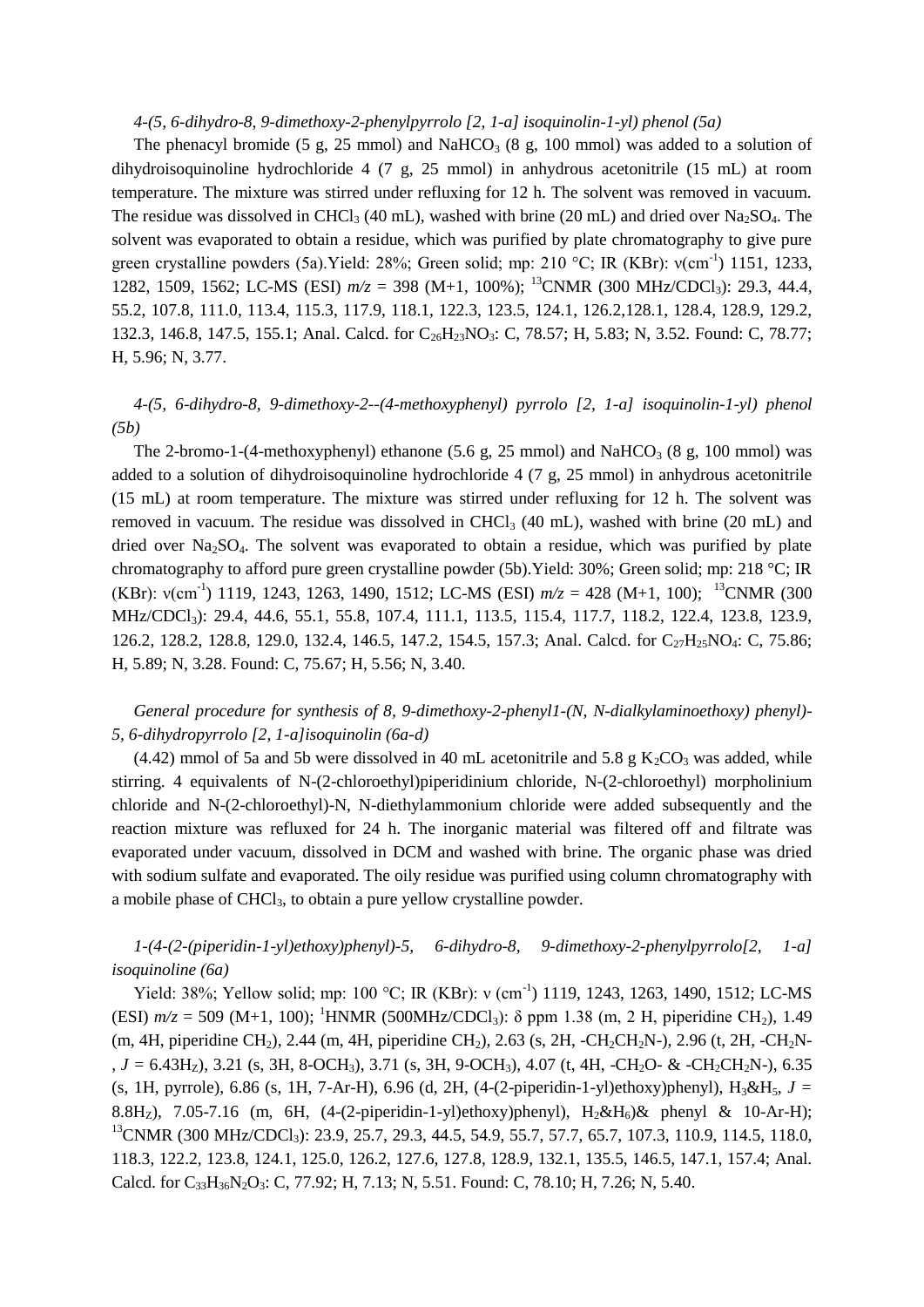*1-(4-(2-morpholinoethoxy) phenyl)-5, 6-dihydro-8, 9-dimethoxy-2-phenylpyrrolo [2, 1-a] isoquinoline(6b)*

Yield: 24%; Yellow solid; mp: 90 °C; IR (KBr): ν (cm<sup>-1</sup>) 1121, 1178, 1241, 1269, 1500; LC-MS (ESI)  $m/z = 511(M+1, 100)$ ; <sup>1</sup>HNMR (500MHz/CDCl<sub>3</sub>): δppm 1.68 (s, 2H, -CH<sub>2</sub>CH<sub>2</sub>N), 2.7-2.9 (m, 4H, morpholine CH2), 3.08 (t, 2H, -CH2N), 3.40 (s, 3H, 8-OCH3), 3.88 (m, 4H, morpholine CH2), 3.89 (s, 3H, 9-OCH3), 4.13 (t, 4H, -OCH2 & -CH2CH2N), 6.61 (s, 1H, pyrrole), 6.72 (s, 1H, 7-Ar-H), 6.88 (s, 1H, 10-Ar-H), 6.92 (d, 2H, (4-(2-morpholine-1-yl)ethoxy)phenyl),  $H_3 \& H_5$ ,  $J = 8.4$  Hz), 7.19 -7.21 (m, 5H, phenyl), 7.28 (d, 2H, 4-(2-morpholine-1-yl)ethoxy)phenyl),  $H_2 \& H_6$ ,  $J = 9.2H_Z$ );  $^{13}$ CNMR (300 MHz/CDCl<sub>3</sub>): 29.3, 44.5, 54.0, 55.0, 55.7, 57.5, 65.6, 66.8, 107.2, 111.0, 113.3, 114.5, 117.6, 118.1, 122.3, 123.8, 126.1, 128.0, 128.7, 129.2, 132.1, 146.5, 147.1, 157.3; Anal. Calcd. for C32H34N2O4: C, 57.27; H, 6.71; N, 5.49. Found: C, 56.98; H, 6.96; N, 5.60.

*2-(4-(5, 6-dihydro-8, 9-dimethoxy-2-phenylpyrrolo [2, 1-a] isoquinolin-1-yl)phenoxy)-N, Ndiethylethanamine (6c)*

Yield: 15%; Yellow solid; mp: 99 °C; IR (KBr): ν (cm<sup>-1</sup>) 1043, 1134, 1253, 1272, 1499, 1521; LC-MS (ESI)  $m/z = 497(M+1, 100)$ ; <sup>1</sup>HNMR (500MHz/CDCl<sub>3</sub>): δppm 1.2 (m, 6H, CH<sub>3</sub>), 2.73 (m, 4H, -CH<sub>2</sub>N), 2.96 (m, 2H, -CH<sub>2</sub>N), 3.05 (t, 2H, -CH<sub>2</sub>CH<sub>2</sub>N,  $J = 6H_Z$ ), 3.38 (s, 3H, 8-OCH<sub>3</sub>), 3.87 (s, 3H, 9-OCH3), 4.10 (t, 4H, -OCH2& -CH2CH2N), 6.60 (s, 1H, pyrrole), 6.70 (s, 1H, 7-Ar-H), 6.86 (s, 1H, 10- Ar-H), 6.90 (d, 2H, (N, N-diethylethenamine)phenoxy), H<sub>3</sub>&H<sub>5</sub>,  $J = 8.5H<sub>z</sub>$ ), 7.10 -7.20 (m, 5H, phenyl), 7.28 (d, 2H, (N, N-diethylethenamine)phenoxy),  $H_2 \& H_6$ ,  $J = 8.5H_2$ ); <sup>13</sup>CNMR (300 MHz/CDCl<sub>3</sub>): 11.8, 29.4, 44.6, 47.8, 51.7, 55.1, 55.8, 66.5, 107.4, 111.0, 114.6, 118.4, 122.4, 123.0, 124.2, 125.1, 126.3, 127.7, 127.9, 128.9, 132.2, 135.636, 146.6, 147.3, 157.6; Anal.Calcd. for C<sub>32</sub>H<sub>36</sub>N<sub>2</sub>O<sub>3</sub>: C, 77.39; H, 7.31; N, 5.64. Found: C, 77.59; H, 7.08; N, 5.41.

*1-(4-(2-morpholinoethoxy) phenyl)-5, 6-dihydro-8, 9-dimethoxy-2-(4-methoxyphenyl)pyrrolo[2, 1 a] isoquinoline(6d)*

Yield: 23%; Yellow solid; mp: 90 °C; IR (KBr): ν (cm<sup>-1</sup>) 1130, 1255, 1275, 1502, 1523; LC-MS (ESI)  $m/z = 541$  (M+1, 100); <sup>1</sup>HNMR (400MHz/CDCl<sub>3</sub>):  $\delta$  ppm 2.67 (t, 2H, morpholine –CH<sub>2</sub>N), 2.94 (t, 2H, -CH2N), 3.20 (s, 3H, (4-methoxy-phenyl)), 3.56 (t, 4H, morpholine -OCH2), 3.66 (s, 3H, 8- OCH<sub>3</sub>), 3.70 (s, 3H, 9-OCH<sub>3</sub>), 4.02 (t. 4H, -OCH<sub>2</sub>), 4.07 (t, 2H, -CH<sub>2</sub>CH<sub>2</sub>N), 6.34 (s, 1H, pyrrole), 6.71 (d, 2H,  $(4-(2-morpholine-1-y)$ ethoxy)phenyl),  $H_3 \& H_5$ ,  $J = 8.8H_Z$ ), 6.84 (s, 1H, 7-Ar-H), 6.95 (d, 2H, 4-(2-morpholine-1-yl)ethoxy)phenyl),  $H_2 \& H_6$ ,  $J = 8.8H_Z$ ), 7.00 (s, 1H, 10-Ar-H), 7.01 (d, 2H, 4-(OCH<sub>3</sub>-phenyl, H<sub>3</sub>&H<sub>5</sub>, *J* = 8.8 H<sub>Z</sub>), 7.12 (d, 2H, 4-(OCH<sub>3</sub>-phenyl, H<sub>2</sub>&H<sub>6</sub>, *J* = 8.8 H<sub>Z</sub>);<sup>13</sup>CNMR (300 MHz/CDCl3): 29.4, 44.6, 54.1, 55.1, 55.8, 57.6, 65.8, 66.9, 107.4, 111.1, 114.6, 118.2, 118.3, 122.3, 123.9, 124.2, 125.2, 126.4, 127.8, 128.0, 129.2, 132.2, 135.6, 146.7, 147.3, 157.4; Anal. Calcd. for C33H36N2O5: C, 73.31; H, 6.71; N, 5.18. Found: C, 73.52; H, 6.99; N, 4.96.

#### *Cytotoxicity*

To determine the cytotoxicity of the pyrrolo[2,1-a]isoquinolines-based derivatives, five human tumor cell lines were used; MCF-7 (breast cancer cell), MDA-MB231(without estrogen receptors), T47D (Human ductal breast epithelial tumor cell line), A549 (adenocarcinomic human alveolar basal epithelial cells), and Hela (human cervix adenocarcinoma cells) cell lines were purchased from Iranian Biological Resource Center (IBRC), Tehran, Iran (18-20).

The cells were cultured in RPMI1640 medium at 37  $^{\circ}$ C under 5% CO<sub>2</sub> supplemented with 10% fetal bovine serum (FBS), 100 U/mL penicillin and 100 µg/mL streptomycin. Cell viability was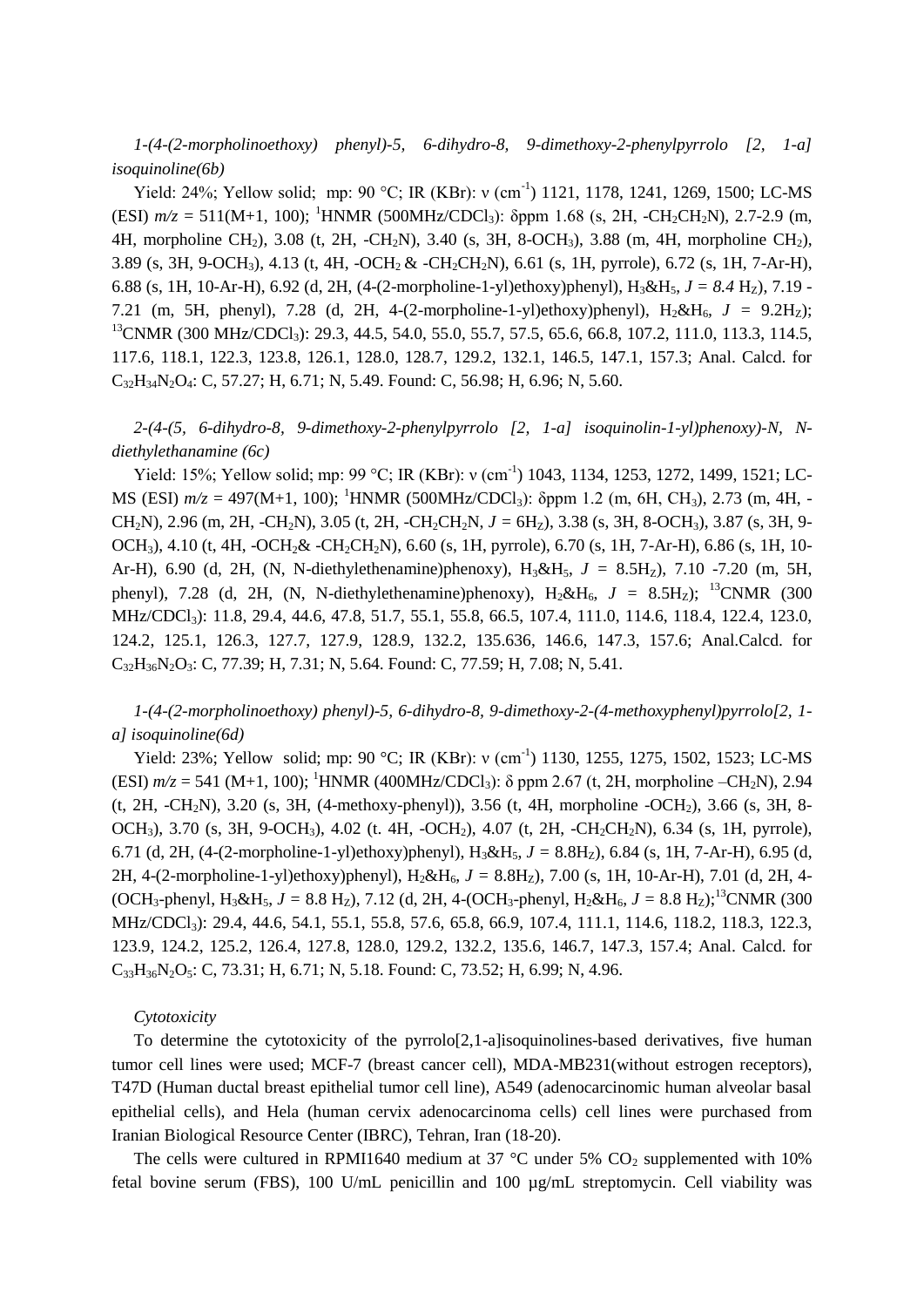assayed by using a MTT method which is based on the reduction of 3-(4, 5-dimethylthiazol-2-yl)-2, 5 diphenyltetrazolium bromide (MTT) dye to purple formazan crystals by mitochondrial succinate dehydrogenase enzyme in living cells. The cells were seeded into 96-well plates at a concentration of 10<sup>4</sup> cells/well and allowed to incubate for 24 h.

The cells were incubated with increasing concentrations of test compounds for 48 h. At the end of each treatment period, 10 μL of MTT (5 mg/mL in PBS) was added to each well and the microplate was incubated at 37 °C for 4 h. The medium with MTT was removed and 100 μL DMSO was added to each well to dissolve the insoluble formazan crystals. Plates were incubated for 20 min at 37 °C and the optical densities were read at 570 nm with a reference wavelength of 630 nm as background using a spectrophotometer plate reader (Infinite® M200, TECAN) (21). Tamoxifen was also used as positive control and DMSO as the solvent of the test compounds. Data are presented as the mean of triplicate number of living cells and their capacity to reduce samples. IC50 was calculated by calibration curve using Prism software**.**

#### *Molecular modeling (docking) studies*

Docking studies were performed using AutodockVina software (22). The coordinates of the X-ray crystal structure of the selective estrogen receptor modulator lasofoxifen bound to the human estrogen receptor α was obtained from the RCSB Protein Data Bank (2OUZ) and hydrogens were added, Kollman charge was calculated and non-polar hydrogens were deleted. The ligand molecule was constructed using the Hyperchem 8.0.3 and was energy minimized using AMBER MM force field, Polak-Ribier algorithm for 1000 interactions reaching a convergence of 0.01 Kcal/mol Å. A grid box of 24-24-24 Å with the central X-Y-Z coordinates of X: 30.6130 Y: -1.2140 Z: 27.6360 were built for calculation of the energy map. At the end of docking process, conformations having optimal docking energy were visualized using Viewer Lite 5.0 software, residues with atoms greater than 7.5 Å from the docking box were removed for efficiency and the distances between atoms of ligand and amino acids in the active site were calculated. For docking validation, lasofoxifen was docked in the active site of ERα with exactly similar conditions and the docked conformation having lowest docking energy was aligned with lasofoxifen in crystallography with  $ER\alpha$  (2OUZ), using Pymolsoftware and also RMSD acquired was 1.74 Å showing that the docking method was valid (23).

#### **Results and discussion**

To determine the effect of synthesized compounds on the viability of breast cancer cells in vitro, ER-α-positive MCF7 and T-47D cells (containing medium to high levels of estrogen receptors), ERα-negative MDA-MB-231 (without estrogen receptors) and two different cancer cell lines such as A549 (adenocarcinomic human alveolar basal epithelial cells) and Hela (human cervix adenocarcinoma cells) were used in MTT assay. To indicate the anti-proliferative activities of the designed compounds mediated through hormone-dependent or hormone-independent mechanisms, the cells were treated with increasing concentrations of synthesized compounds (0–100 μM) and TAM (tamoxifen)  $(0-100 \mu M)$  as a reference drug.

The results of MTT assay are shown in Table 1. According to results, the synthesized compound 6b was the most cytotoxic compound against HeLa cell line while it was inactive against all types of breast cancer cell lines. The compounds 6a and 6c were cytotoxic against all cancer cell lines and showed the most potency against T47D cell line which contains high amounts of estrogen receptors in comparison with those of MCF7 and MDA-MB-231. This may be explained due to the ability of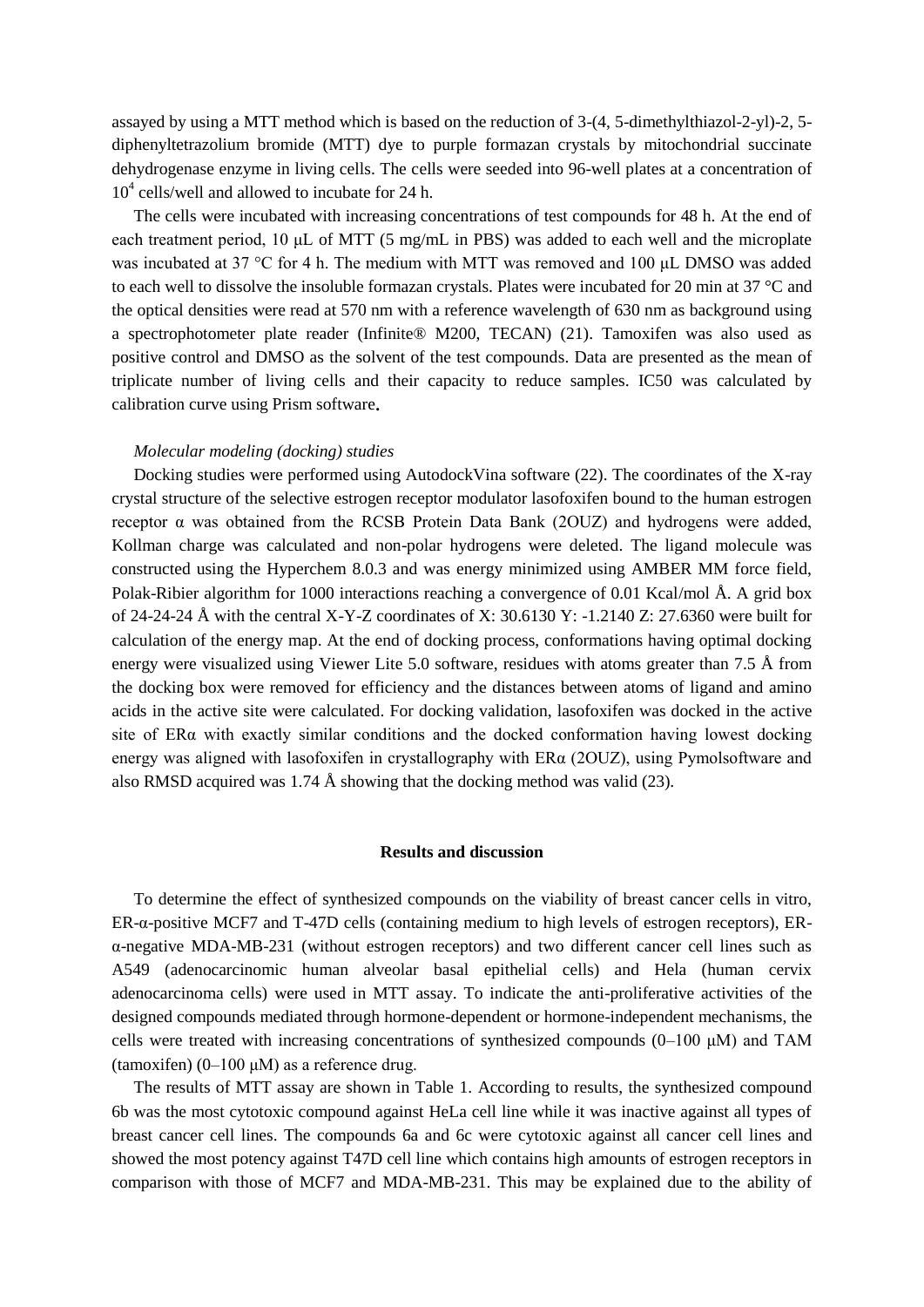synthesized compounds to blockade estrogen receptors in breast cancer cell lines. In addition, our results showed that the presence of hydrophobic side chain such as piperidinyl or ethoxy increased cytotoxicity in comparison with compounds 6b and 6d containing polar morpholine group as polar side chain. However, our results showed that the synthesized compounds had also moderate to good cytotoxic activities on MDA-MB-231 cell line which indicated that other anticancer mechanisms may be involved in addition to blockade estrogen receptors in breast cancer cell lines.

| <b>Compounds</b> | $\bf{R}$     | $\mathbf X$ | $MCF-7$<br>$IC_{50}$ $(\mu M)^a$ | <b>T47D</b><br>$IC_{50}(\mu M)$ | <b>MDA-MB-</b><br>231<br>$IC_{50}(\mu M)$ | HeLa<br>$IC_{50}(\mu M)$ | A549<br>$IC_{50}$<br>$(\mu M)$ |
|------------------|--------------|-------------|----------------------------------|---------------------------------|-------------------------------------------|--------------------------|--------------------------------|
| 6a               | Piperidine   | H           | 12.30                            | 5.18                            | 15.89                                     | 13.63                    | 22.20                          |
| 6b               | Morpholine   | H           | >100                             | >100                            | >100                                      | 1.93                     | 57.64                          |
| 6c               | Diethylamine | H           | 4.73                             | 2.34                            | 19.87                                     | 6.93                     | 20.14                          |
| 6d               | Morpholine   | OMe         | >100                             | >100                            | >100                                      | 33.84                    | >100                           |
| Tamoxifen        |              |             | 12.67                            | 17.89                           | 13.26                                     | 14.91                    | 19.69                          |

**Table 1.** *In-vitro* antiproliferative activity of compounds **6a-d** based on MTT assay

<sup>a</sup>: IC<sub>50</sub>: drug concentration that inhibits cell growth by 50%.

Based on our MTT assay and structure similarity between designed 1, 2-diaryl-5, 6-dihydropyrrolo [2,1-a] isoquinoline compounds 6a-d and tamoxifen, it could be assumed that one of the mechanisms for cytotoxic activity of compounds 6a-d on breast cancer cell lines is mediated through estrogen receptors. Therefore, the orientation of 2-(4-(5, 6-dihydro-8, 9-dimethoxy-2-phenylpyrrolo[2,1-a] isoquinolin-1-yl)phenoxy)-N, N-diethylethanamine 6c as the most potent compound against T47D, in the estrogen receptor  $\alpha$  (ER $\alpha$ ) active site was examined by a docking experiment (Figure 2). This molecular modeling study showed that compound 6c was well bound into the active site of ERα so that the *N* atom of the tertiary amino group of the basic side chain (diethylaminophenoxy) is in the vicinity of the oxygen of carboxylate group of Asp<sup>351</sup> (distance  $= 4.01 \text{ Å}$ ) and is capable of binding to this amino acid. The methoxy group on phenyl ring is also in the vicinity of Glu<sup>353</sup> so that the  $O$  atom of methoxy group is in a 2.6 Å distance from the OH of carboxylic group in Glu<sup>353</sup> (24). In addition, molecular modeling studies (Figure 3.) showed the good superimposition of compound 6c with lasofoxifen as a crystallography compound in the estrogen receptor active site. These data together with biological results are in agreement that one of the mechanisms of cytotoxic activity of compounds 6a and 6c on breast cancer cell lines might be mediated through acting on estrogen receptors.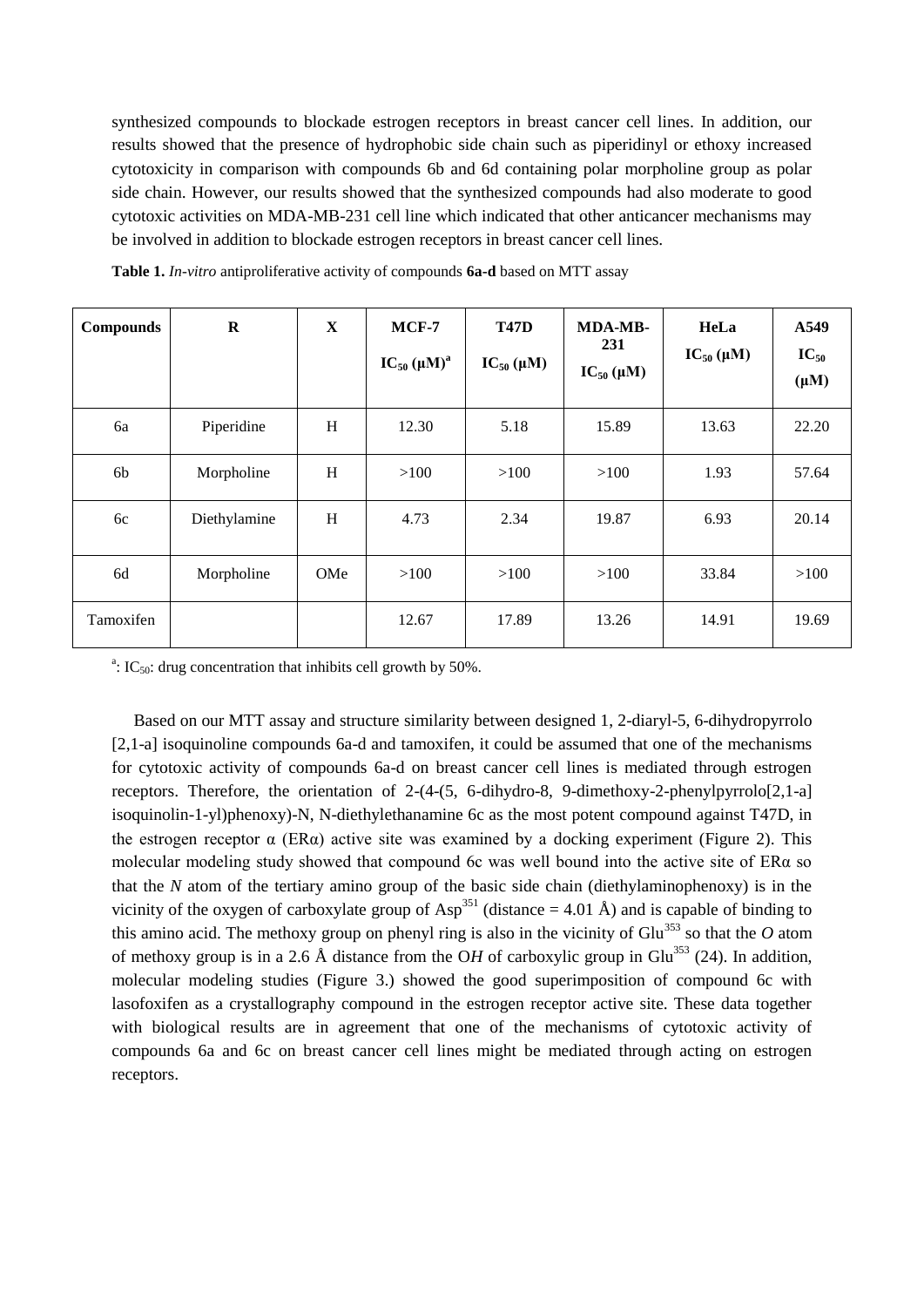

**Figure 2.** Docking **6c** in the active site of human ERα. Hydrogen atoms have been removed to improve clarity.



**Figure 3**. Good superimposition of the dihydroisoquinoline moiety of the synthesized compound **6c** with the lasofoxifen.

### **Conclusion**

This study indicates that all synthesized compounds showed significant cytotoxicity against HeLa cell line while compounds 6a and 6c demonstrated cytotoxicity against all types of breast cancer lines. In addition, modifications on the basic side chain of 1, 2-diaryl-5, 6-dihydropyrrolo [2,1-a] isoquinoline scaffold had a significant influence on the cell cytotoxicity.

#### **Acknowledgement**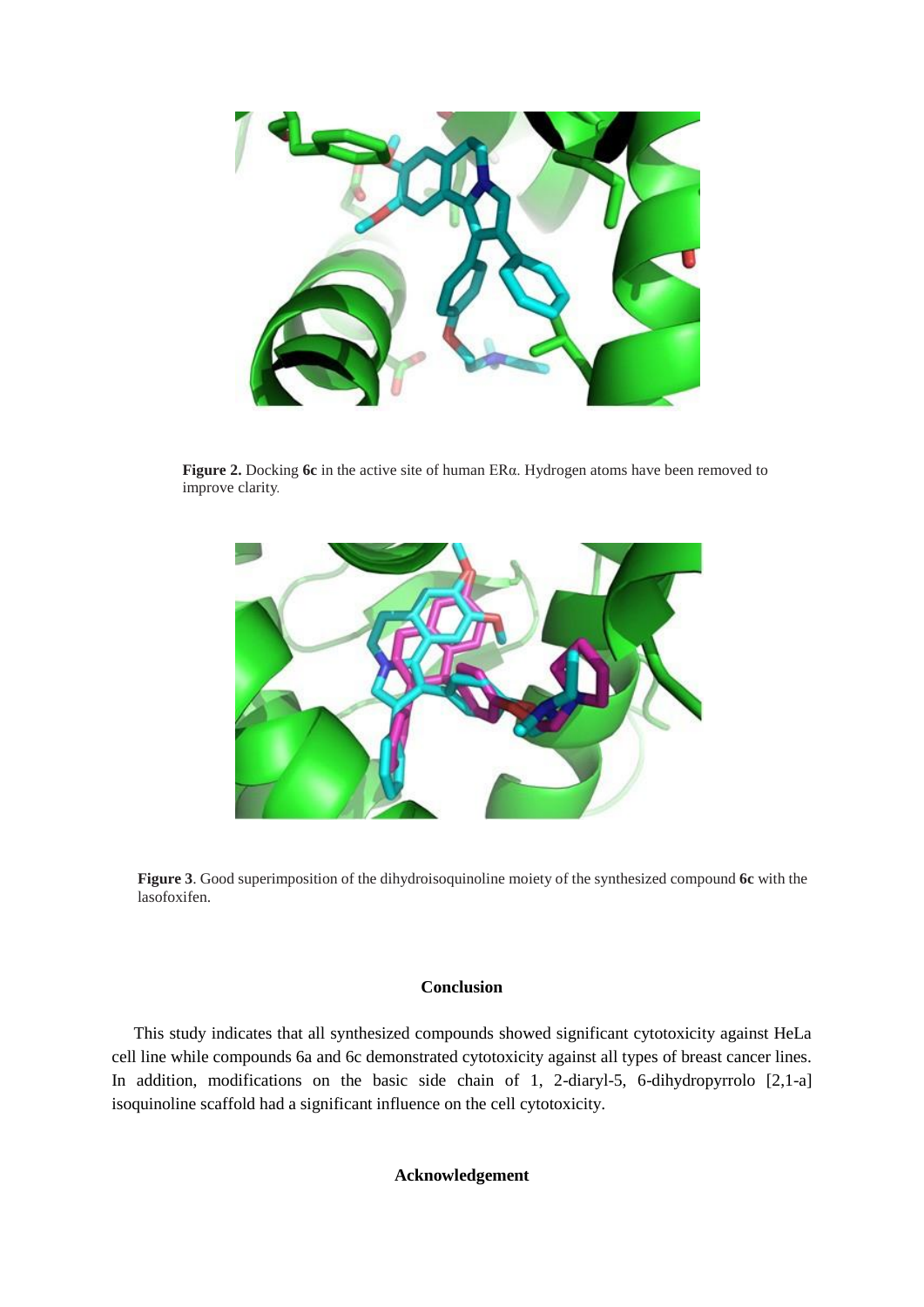We like to thank Deputy of Research, School of Pharmacy, Shahid Beheshti University of Medical Sciences for financial support of this work as part of Ph.D thesis of Samaneh kakhki.

*Authors› Statement* 

The authors declare no conflict of interest.

#### **References**

- 1. Voskressensky LG, Listratova AV, Bolshov AV, Bizhko OV, Borisova TN and Varlamov AV. A new approach towards the synthesis of pyrrolo[2,1-a]isoquinolines. *Tetrahedron Lett*. (2010) 51: 840-2.
- 2. Yavari I, Mokhtarporyani-Sanandaj A and Moradi L. An efficient synthesis of a new class of spiroheterocycles:diastereoselective synthesis of dihydropyrrolo[2,1-a]isoquinolines. *Tetrahedron Lett*. (2007) 48: 6709-12.
- 3. Naskar S, Banerjee M, Hazra A, Mondal S, Maity A, Paira R, Sahu KB, Saha P, Banerjee S and Mondal NB. Novel route for the synthesis of structurally diverse pyrrolo[2,1-a]isoquinoline in aqueous micellar medium. *Tetrahedron Lett*. (2011) 52: 1527-31.
- 4. Elvan NM, Abdelhadi HA, Abdallah TA and Hassaneen HM. Synthesis of [1, 2, 4]Triazolo[3, 4-a]isoquinolines and Pyrrolo[2, 1-a]isoquinolines using α-KetoHydrazonoyl Halides. *Tetrahedron* (1996) 52: 3451-6.
- 5. Angelique NC, Pathak R, Sello TS, Fernandes MA, Willem AL, Otterlo V and Koning CB. Synthesis of the dibenzopyrrocoline alkaloid skeleton: indolo- [2, 1-a]isoquinolines and related analogues. *Tetrahedron* (2007) 63: 2263-74.
- 6. Hans-Joachim K and Agarwal S. Total synthesis of the antitumor active pyrrolo[2,1-a]isoquinoline alkaloid  $(\pm)$ -crispine A. *Tetrahedron Lett*. (2005) 46: 1173-5.
- 7. Liao SH, Hu DH, Wang AL and Li DP. Novel 5, 6-dihydropyrrolo [2,1-a]isoquinolines as scaffolds for synthesis of Lamellarin analogues. *Evid Based Complement Alternat Med*. (2011) 2011: 1-6.
- 8. Ruchirawat S and Mutarapat T. An efficient synthesis of lamellarin alkaloids: synthesis of lamellarin G trimethyl ether. *Tetrahedron Lett*. (2001) 42: 1205–8.
- 9. Shen L, Yang X, Yang B, He Q and Hua Y. Novel hybrids from lamellarin D and combretastatin A 4 as cytotoxic agents. *Eur. J. Med. Chem*. (2010) 45: 11-8.
- 10. Fukuda T, Ishibashi F and Iwaob M. Synthesisand biological activityoflamellarin alkaloids: An overview. *Heterocycles*. (2011) 83: 491-529.
- 11. Kakhki S, Shahosseini S and Zarghi A. Design, synthesis and cytotoxicity evaluation of new 2-aryl-5, 6 dihydropyrrolo[2, 1-a]isoquinoline derivatives as topoisomerase inhibitors. *Iran. J. Pharm. Res*. (2014) 13:71-7.
- 12. Jiang M, Huang O, Zhang X, Xie Z, Shen A, Liu H, Geng M and Shen K. Curcumin induces cell death and restores tamoxifen sensitivity in the antiestrogen-resistant breast cancer cell lines MCF-7/LCC2 and MCF-7/LCC9. *Molecules* (2013) 18: 701-20.
- 13. Karami-Tehrani F and Salami S. Cell kinetic study of tamoxifen treated MCF-7 and MDA-MB 468 breast cancer cell lines. *Iran. Biomed. J*. (2003) 7: 51-6.
- 14. Rawat J, Jain PK, Ravichandran V and Agrawal RK. Synthesis and evaluation of mutual prodrugs of isoniazid, *p*-amino salicylic acid and ethambutol. *Arkivoc*. (2007) 1: 105-18.
- 15. Nyerges M and Toke L. 1, 5-Electrocyclisation of azomethineylides leading to pyrrolo[2,1-*a*]isoquinolines concise construction of the lamellarin skeleton. *Tetrahedron Lett*. (2005) 46: 7531-4.
- 16. Yang j, Hua W, Wang F, Wanga Z and Wang X. Design, synthesis, and inhibition of platelet aggregation for some 1-ochlorophenyl-1, 2, 3, 4-tetrahydroisoquinoline derivatives. *Bioorg. Med. Chem*. (2004) 12: 6547-57.